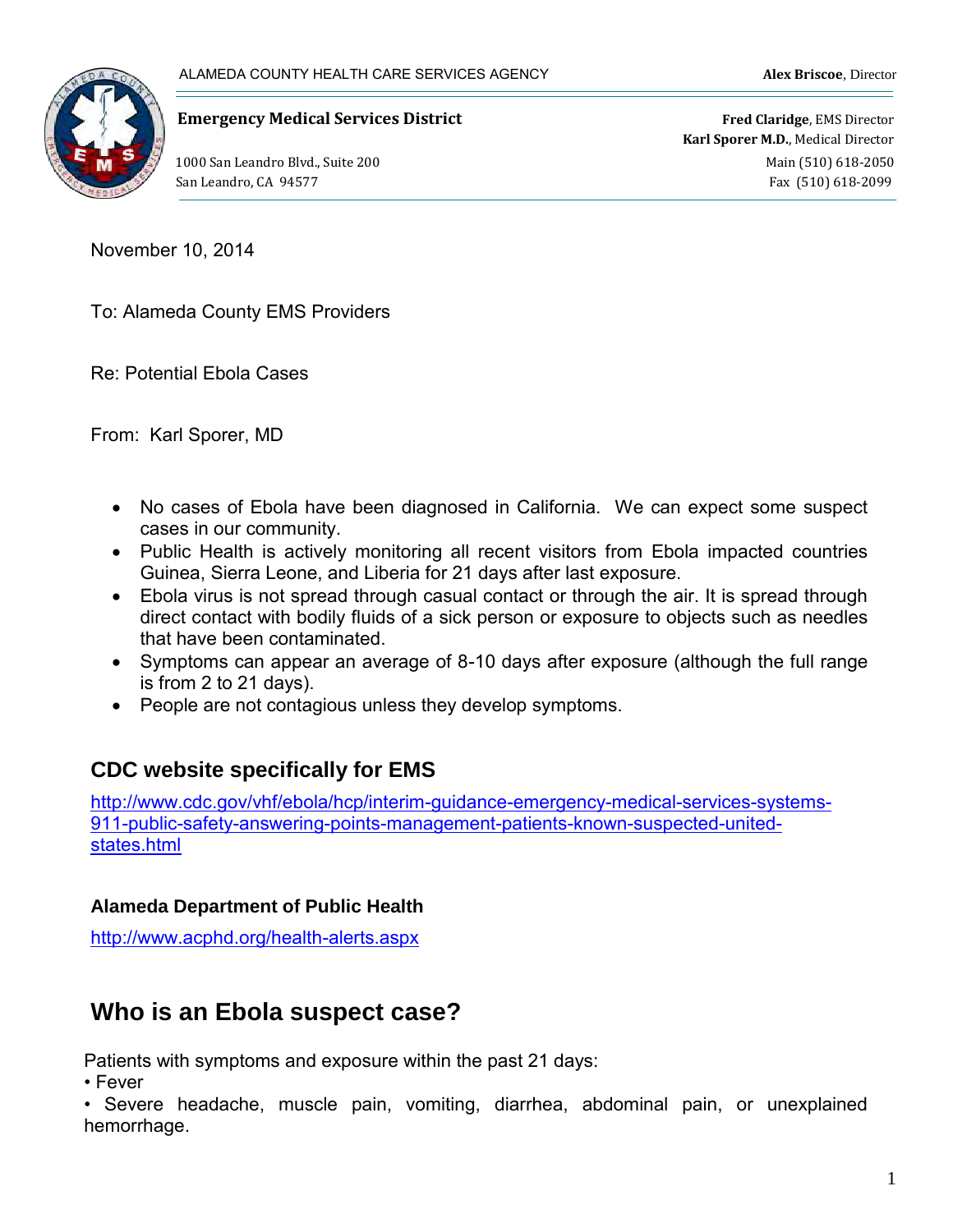• Residence in—or travel to—an area where Ebola transmission is active (currently defined as Guinea, Sierra Leone, and Liberia); OR

• Contact with blood or other body fluids or human remains of a patient known to have or suspected to have Ebola; OR

• Direct handling of bats or primates from disease-endemic areas.

If there are symptoms AND risk factors present, immediately implement contact, droplet and airborne precautions.

# **Dispatch Query**

Our dispatch centers will be querying patients with specific symptoms about their recent travel history. Responding units will be informed of any patients with positive symptoms and travel history via the MDT and via the radio with the phrase "**use Extreme Universal Precautions**" to convey the need for extra care.

# **Questioning of all patients for travel history**

We are asking all of our EMT's and Paramedics to consider travel history for all of our patients with a subjective fever. See our attached decision tree.

### **Contact Public Health for all potential suspect cases.**

We have the potential for suspect cases in our community. Public Health should be notified immediately via dispatch (ask for PH Duty Officer on call) or during business hours by phone at 510-267-3250. They will do additional case investigation, exposure assessment, and coordinate with EMS Duty Officer regarding patient destination for evaluation and assist with notification of receiving facility

# **Appropriate provider PPE for a suspected case**

Principle #1: Rigorous and repeated training

Focusing only on PPE gives a false sense of security of safe care and worker safety. Training is a critical aspect of ensuring infection control. Facilities need to ensure all healthcare providers practice numerous times to make sure they understand how to appropriately use the equipment, especially in the step by step donning and doffing of PPE. CDC and partners will ramp up training offerings for healthcare personnel across the country to reiterate all the aspects of safe care recommendations.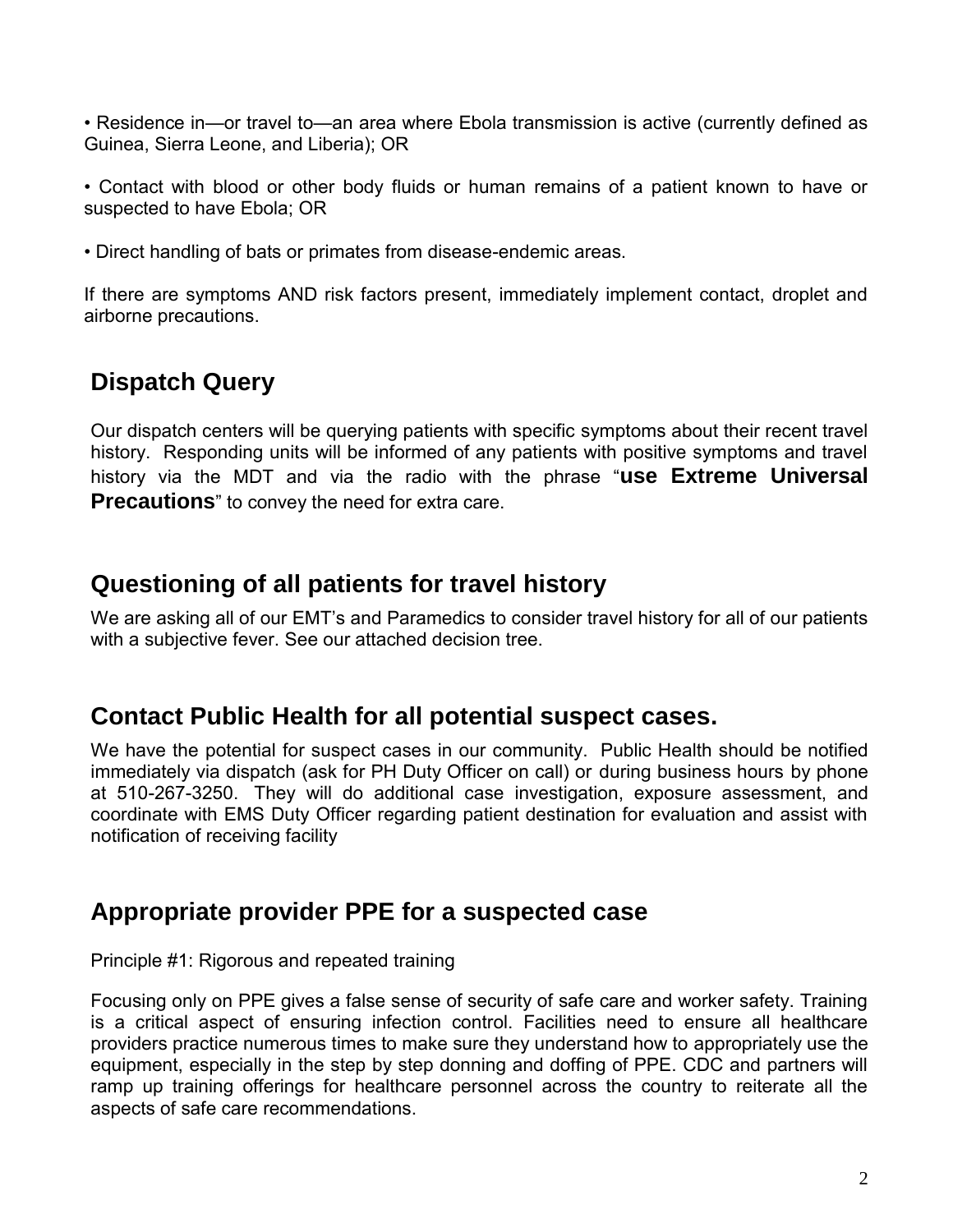Principle #2: No skin exposure when PPE is worn

Given the intensive and invasive care that US hospitals provide for Ebola patients, the tightened guidelines are more directive in recommending no skin exposure when PPE is worn.

CDC is recommending all of the same PPE included in the August 1, 2014 guidance, with the addition of coveralls and single-use, disposable hoods. Goggles are no longer recommended as they may not provide complete skin coverage in comparison to a single use disposable full face shield. Additionally, goggles are not disposable, may fog after extended use, and healthcare workers may be tempted to manipulate them with contaminated gloved hands. PPE recommended for U.S. healthcare workers caring for patients with Ebola includes:

- Double gloves
- Boot covers that are waterproof and go to at least mid-calf or leg covers
- Single use fluid resistant or impermeable gown that extends to at least mid-calf or coverall without intergraded hood.
- N95 respirators
- Single-use, full-face shield that is disposable
- Surgical hoods to ensure complete coverage of the head and neck
- Apron that is waterproof and covers the torso to the level of the mid-calf should be used if Ebola patients have vomiting or diarrhea

The guidance describes different options for combining PPE to allow a facility to select PPE for their protocols based on availability, healthcare personnel familiarity, comfort and preference while continuing to provide a standardized, high level of protection for healthcare personnel.

### **What should the patient wear?**

A suspect patient without significant secretions can be handled with a face mask only. A suspect patient with bleeding, vomiting, or other secretions should be placed in a water impermeable gown and face mask.

# **Destination Decision**

For clinically unstable patients, we will follow our usual destination policy.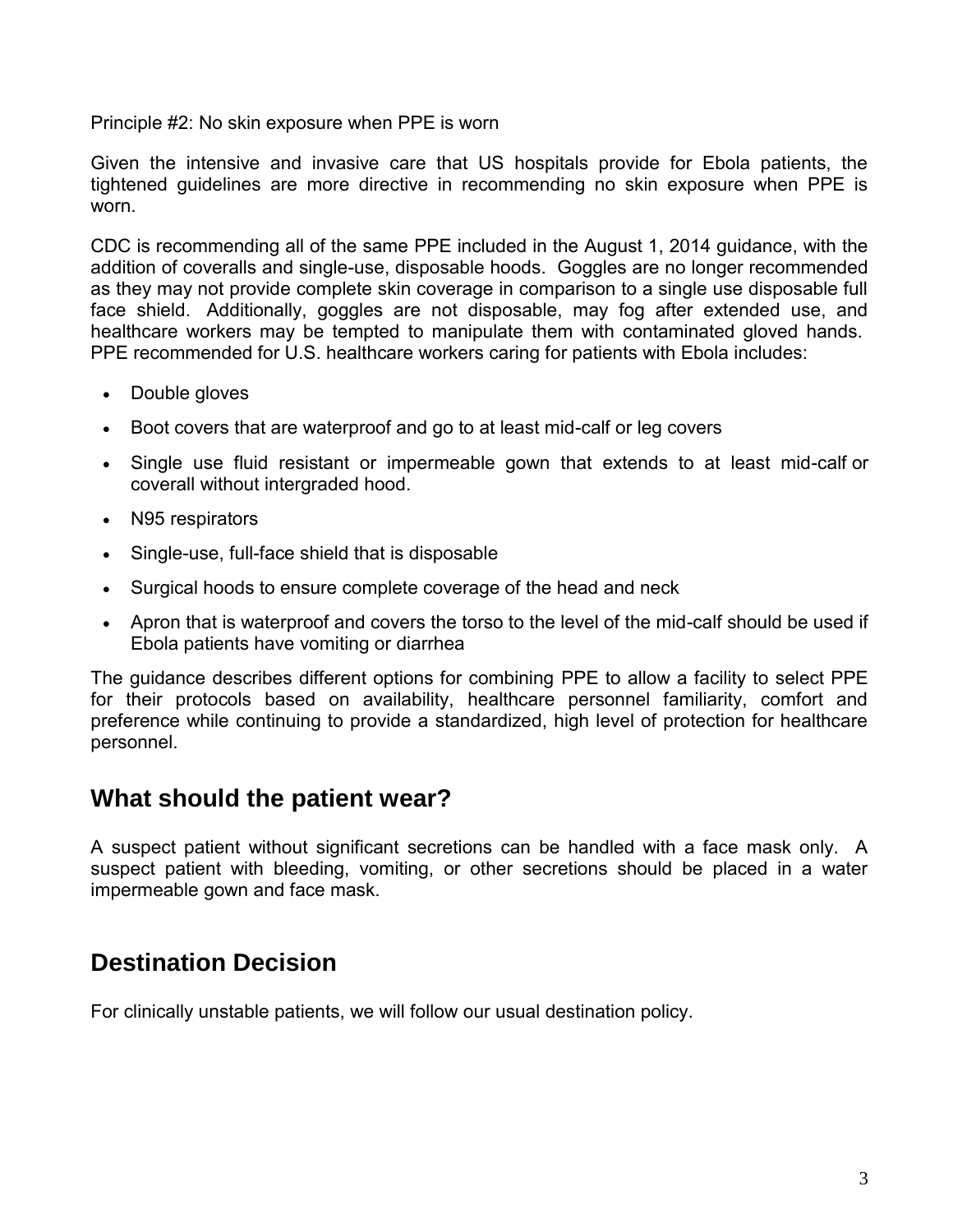For stable patients, the destination decision will be made jointly with Public Health and/or the EMS Duty Officer and the Incident Commander.

(Some of our hospital groups have designated a specific hospital in their system for suspected Ebola patients. Kaiser would like all of these patients to be taken to Kaiser Oakland. The Alameda Medical Center system [including Highland, San Leandro, and Alameda Hospital) would like their patients to be taken to the Highland campus.)

We are not necessarily expecting to take suspect patients directly to the UCSF hospital.

# **Early Notification of the Hospital**

Our providers need to notify the receiving hospital as soon as possible.

# **Handoff of patient outside of the hospital.**

Our partner hospitals are asking that we hand off the patient outside of the hospital to avoid contamination of the triage area and ED. Stay with the patient in the ambulance until the hospital staff is prepared to receive the patient. Anticipate patient handoff to hospital staff occurring at the ambulance and not inside the hospital

# **Refrain from invasive procedures**

Minimize Interventions that risk exposure (nebulized treatment, advanced airway maneuvers, sharps, etc).

# **What do we do with biohazard wastes?**

The prehospital providers will doff their PPE outside of the hospital. Some hospitals will allow us to leave our Ebola related wastes. For those other hospitals, PPE and other biohazard wastes need to be double bagged and segregated for appropriate Biohazard Level A disposal.